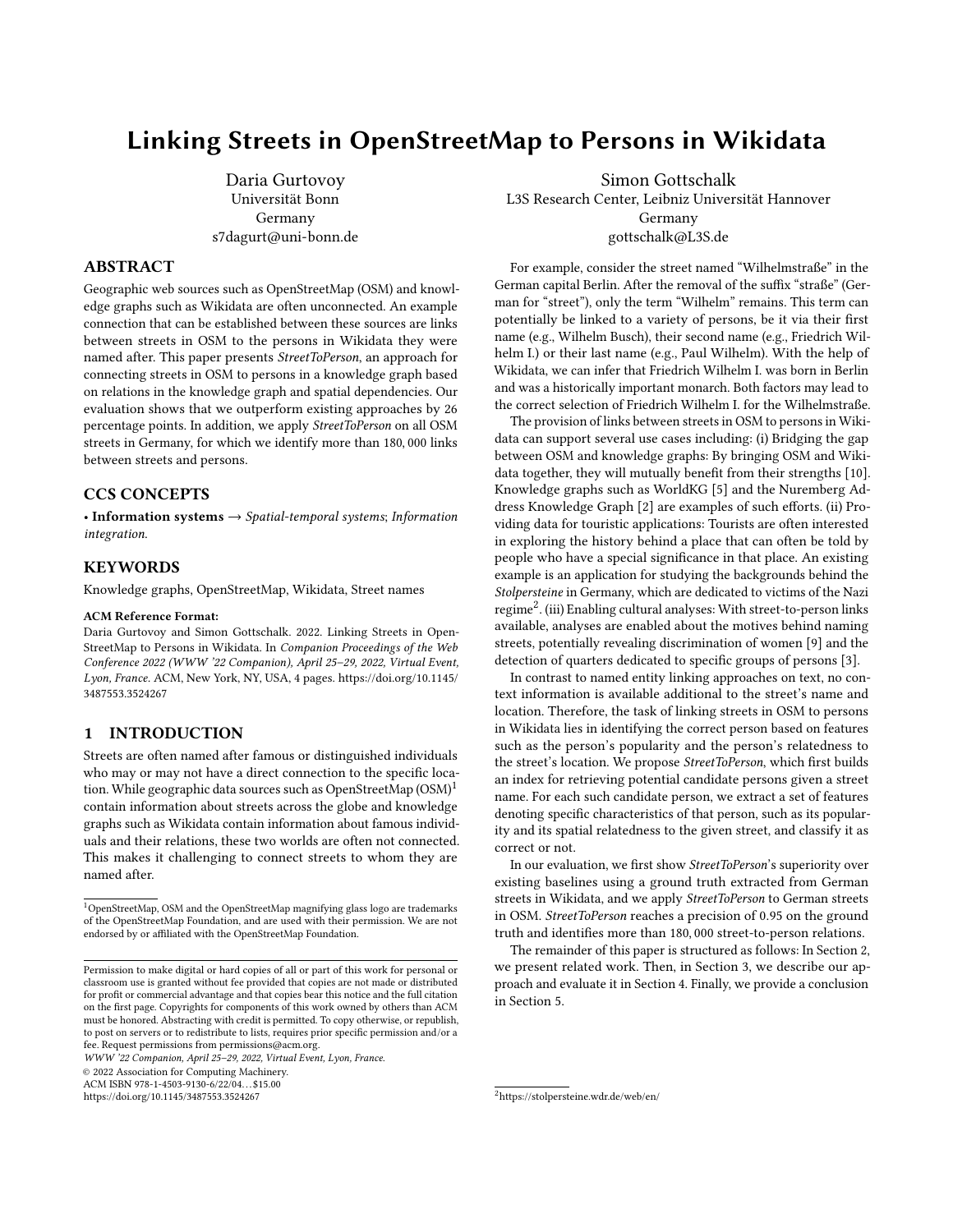<span id="page-1-2"></span>WWW '22 Companion, April 25–29, 2022, Virtual Event, Lyon, France. Daria Gurtovoy and Simon Gottschalk



Figure 1: Overview of StreetToPerson. Yellow boxes show example values.

# <span id="page-1-0"></span>2 RELATED WORK

Linking streets to persons is related to named entity linking and connecting geographic data sources with knowledge graphs.

# 2.1 Named Person Entity Linking

Most related to this paper is the work by Almeida et al. [\[3\]](#page-3-5), a ranking-based approach to connect streets to the persons they were named after based on a manually defined relevance score. Users then confirm the generated street-to-person pairs in a web interface. Geiss et al. [\[7\]](#page-3-7) link mentions of persons in a text document to Wikidata using a network of candidate persons. In general, streetto-person linking can be considered a variation of named entity linking to Wikidata [\[8\]](#page-3-8).

# 2.2 Connecting OSM with Knowledge Graphs

The task of connecting geographic data sources such as OSM to knowledge graphs has been addressed from different perspectives. Typically, approaches aim at establishing identity links between the different representations of geographic entities and concepts in these sources. For example, [\[10\]](#page-3-1) proposes a pipeline for link discovery between OSM, Wikidata and DBpedia based on OSM tags, [\[4\]](#page-3-9) aligns the schema between these sources using an adversarial classifier, and osm2rdf converts the whole OpenStreetMap data to RDF triples [\[1\]](#page-3-10). In contrast to these approaches, our task deals with persons, a class of entities not present in OSM.

# <span id="page-1-1"></span>3 APPROACH

The goal of this paper is to link streets to the correct person whom they are named after. Formally, we develop a street-to-person mapping function as follows:

Definition 3.1. Street-to-person mapping function. Given a street  $s$  and a set of persons  $P$ , create a street-to-person mapping function  $f(s) \mapsto P$  that identifies the person  $p \in P$  after whom the street is named.

Figure [1](#page-1-2) illustrates the approach and its components. First, the name of the given street *s* is truncated to potentially only contain a person's name. This term is then used in a candidate generation step to retrieve a set of candidate persons  $P_s$  out of a set of persons P extracted from Wikidata. For each street-candidate-pair  $(s, p)$ , we extract various features and use a street-to-person classifier that determines the candidate with the highest probability as the

correct person for the given street, where the street can be of any type of street in any region. In the example given in Figure [1,](#page-1-2) the street "Wilhelmstraße" is truncated to "Wilhelm", for which the preprocessed knowledge graph returns the candidates "Paul Wilhelm", "Wilhelm Busch" and "Friedrich Wilhelm I." and others. After extracting all candidate features, the classifier determines the latter to be the best candidate for the given street.

The implementation of this pipeline as well as the generated links are available on GitHub<sup>[3](#page-1-3)</sup>.

# 3.1 Knowledge Graph Preprocessing

The data required to retrieve candidates and their features is taken from Wikidata. For efficient access to relevant information, we create the following data sets from Wikidata in a preprocessing  $step<sup>4</sup>$  $step<sup>4</sup>$  $step<sup>4</sup>$ :

- The ground truth for training and evaluation contains known streets in Germany that are named after a person. We provide details about this dataset in Section [4.1.](#page-2-1)
- The person index takes a term as input and returns the Wikidata IDs of all people that match it. This person index contains over 4 million names of over 9 million persons.
- The person occupation index contains all occupations of a person (e.g., monarch or writer).
- The person location index contains relevant locations such as a person's birthplace.
- The spatial dependency database denotes containment relations between locations (e.g., Berlin is located in Germany).

Figure [2](#page-2-2) shows relations of Friedrich Wilhelm I. retrieved from the person occupation index and the person location index.<sup>[5](#page-1-5)</sup>

#### 3.2 Street Name Truncation

When analysing a street name, it is essential to differentiate between the part that maps to a person and street affixes (i.e., prefixes and suffixes), such as "street", "road", and "avenue". Given an extensive list of common street affixes, they can be removed from the street name so that only the person name remains, which can then be used to look up matches in the person index database. To achieve this, we gathered the streets of the ground truth and removed all names

<span id="page-1-3"></span> $^3$ <https://github.com/d-gurtovoy/streetnameLinks>

<span id="page-1-4"></span> $^{4}$ To extract these data sets, we process the Wikidata dump using the  $q$ wi*kidata* library [\(https://qwikidata.readthedocs.io/\)](https://qwikidata.readthedocs.io/).

<span id="page-1-5"></span> $5$ Over time, Friedrich Wilhelm I. has been buried in different churches.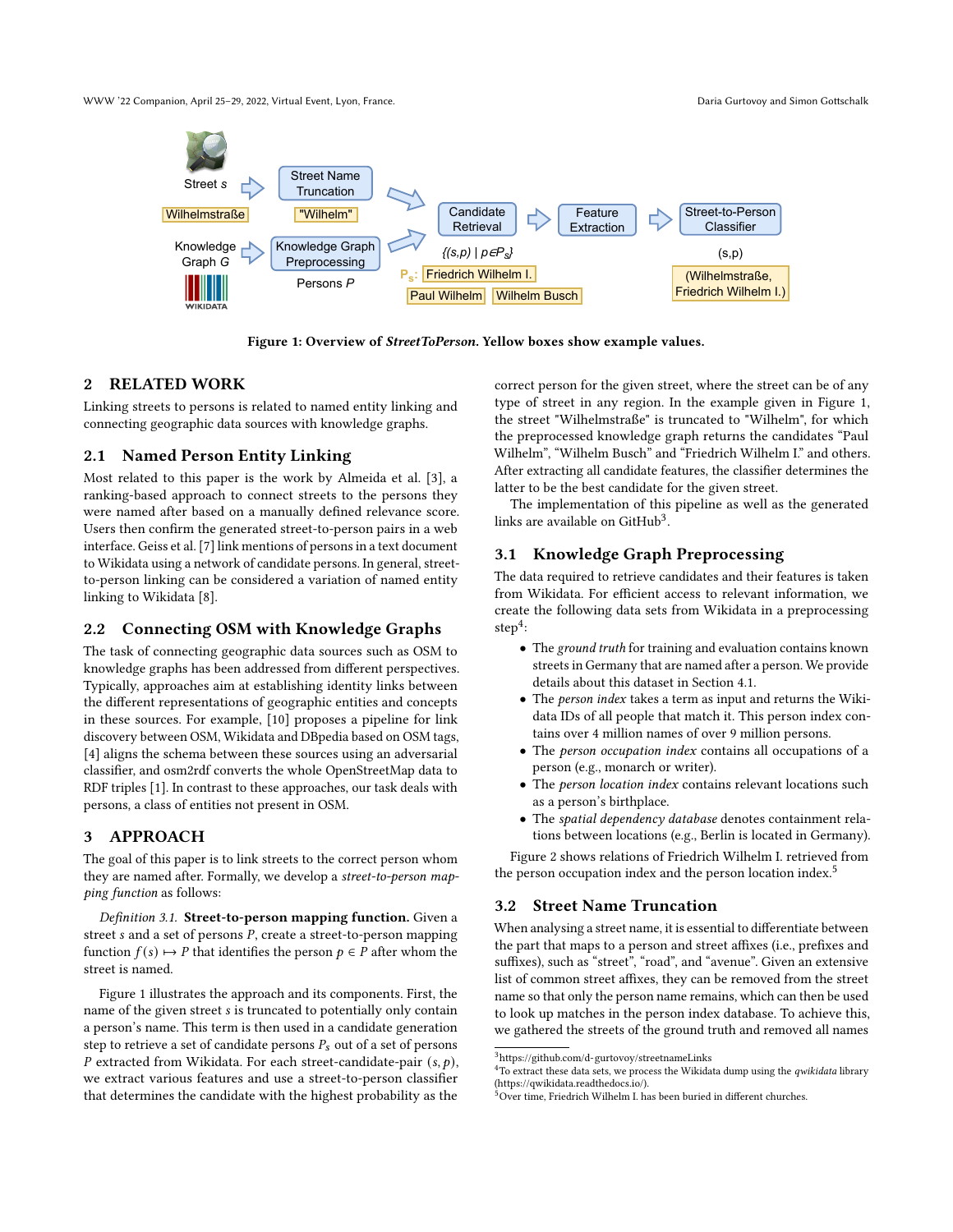<span id="page-2-2"></span>

Figure 2: Relations of Friedrich Wilhelm I. from Wikidata.

and aliases from the persons associated with them. The remaining parts of the street names are then manually split into prefixes and suffixes and corrected when necessary. The result is a set of 80 German suffixes and 34 prefixes which we make available $^6$  $^6$ . Using this set of affixes, the name of a street  $s$  is truncated so that street affixes are removed and the part that potentially maps to a person name remains.

#### 3.3 Candidate Retrieval

The truncated street name is used to query the person index, which returns the Wikidata IDs of matching candidates  $p \in P_s$ . For instance, the term "Wilhelm" would return the ID of "Friedrich Wilhelm I." but also of "Wilhelm Busch" among others.

## 3.4 Feature Extraction

After truncating the street name and retrieving candidates, we extract characteristics of the person  $p$  and the spatial relations between  $p$  and the street  $s$  that serve as features for training a binary classifier. The following 30 features are extracted for every street-candidate-pair  $(s, p)$ :

- Link count: The number of links pointing to  $p$  in the German Wikipedia. If the candidate does not exist in Wikipedia but only in Wikidata, this feature value is set to 0.
- Name: These four binary features show which part of the person's name is contained in the name of s. It can be its full, first or last name or an alias.
- Occupations: From the person occupation index, we gather 20 of the most common occupations of people that German streets were named after and introduce 20 binary features to mark if the person  $p$  held any of these positions.
- Spatial relations: We introduce five numerical features representing whether there is a spatial relation between  $p$  and  $s$ : "born", "died", "buried", "educated at", and "work location".

The spatial relations feature values represent to which extent the street and the person's related location are contained within each other. These feature values range from 0 to 1, with 0 meaning the given location is either unknown or lies outside of Germany and 1 if the location is the street itself. If a person is related to multiple locations for the same relation, we take the location with the highest score.

Linking Streets in OpenStreetMap to Persons in Wikidata WWW '22 Companion, April 25–29, 2022, Virtual Event, Lyon, France.

<span id="page-2-4"></span>

Figure 3: Example of the spatial dependencies between the street "Wilhelmstraße" and the city Berlin. Arrows denote "located in" relations (e.g., Berlin is located in Germany).

Figure [3](#page-2-4) illustrates an example of computing the containment of the street "Wilhelmstraße" and Berlin, the birthplace of Friedrich Wilhelm I. We create a containment chain for both locations from the spatial dependency database and check their overlap. In this example, the "born" relation feature is set to  $2/4 = 0.5$ .

# <span id="page-2-0"></span>4 EVALUATION

This section introduces the data used for training and testing and evaluates StreetToPerson against three baselines.

## <span id="page-2-1"></span>4.1 Data

We require a dataset of known person-to-street links to train our approach and evaluate. For a few cases, Wikidata and OSM provide this information. Wikidata contains 4, 799 German streets con-nected to a person via Wikidata's "named after" property<sup>[7](#page-2-5)</sup>. We use these street-to-person relations as positive examples for training our model. As negative examples, we retrieve up to 50 candidate persons of these streets with the highest link count each.

OSM provides a tag called "name:etymology"<sup>[8](#page-2-6)</sup>, which links streets to persons in Wikipedia<sup>[9](#page-2-7)</sup>. This key provides 19, 592 street-to-person relations involving German streets.

# 4.2 Baselines

We compare StreetToPerson to three different baselines:

- TagMe [\[6\]](#page-3-11) (TagMe): TagMe is a traditional entity linking approach on short text fragments. As it may link a street name to the actual street entity and not the person it is named after, we feed TagMe with the street name after applying street name truncation.
- Popularity Ranking (PopRank): In a simpler version of StreetToPerson, we replace the street-to-person classifier by taking the person with the highest link count.
- Relevance Ranking [\[3\]](#page-3-5) (RelRank): The approach by Almeida et al. described in Section [2](#page-1-0) is, to the best of our knowledge, the only existing approach for street-to-person linking. As RelRank does not limit its results to person entities, we consider two configurations: RelRank (all entities) and Rel-Rank (person entities), where we only consider links to person entities.

<span id="page-2-3"></span> $<sup>6</sup>$ <https://github.com/d-gurtovoy/streetnameLinks/tree/master/data/affixes></sup>

<span id="page-2-5"></span><sup>7</sup><https://www.wikidata.org/wiki/Property:P138>

<span id="page-2-6"></span><sup>8</sup><https://wiki.openstreetmap.org/wiki/Key:name:etymology>

<span id="page-2-7"></span><sup>&</sup>lt;sup>9</sup>We use Wikidata sitelinks to link persons in Wikipedia to Wikidata